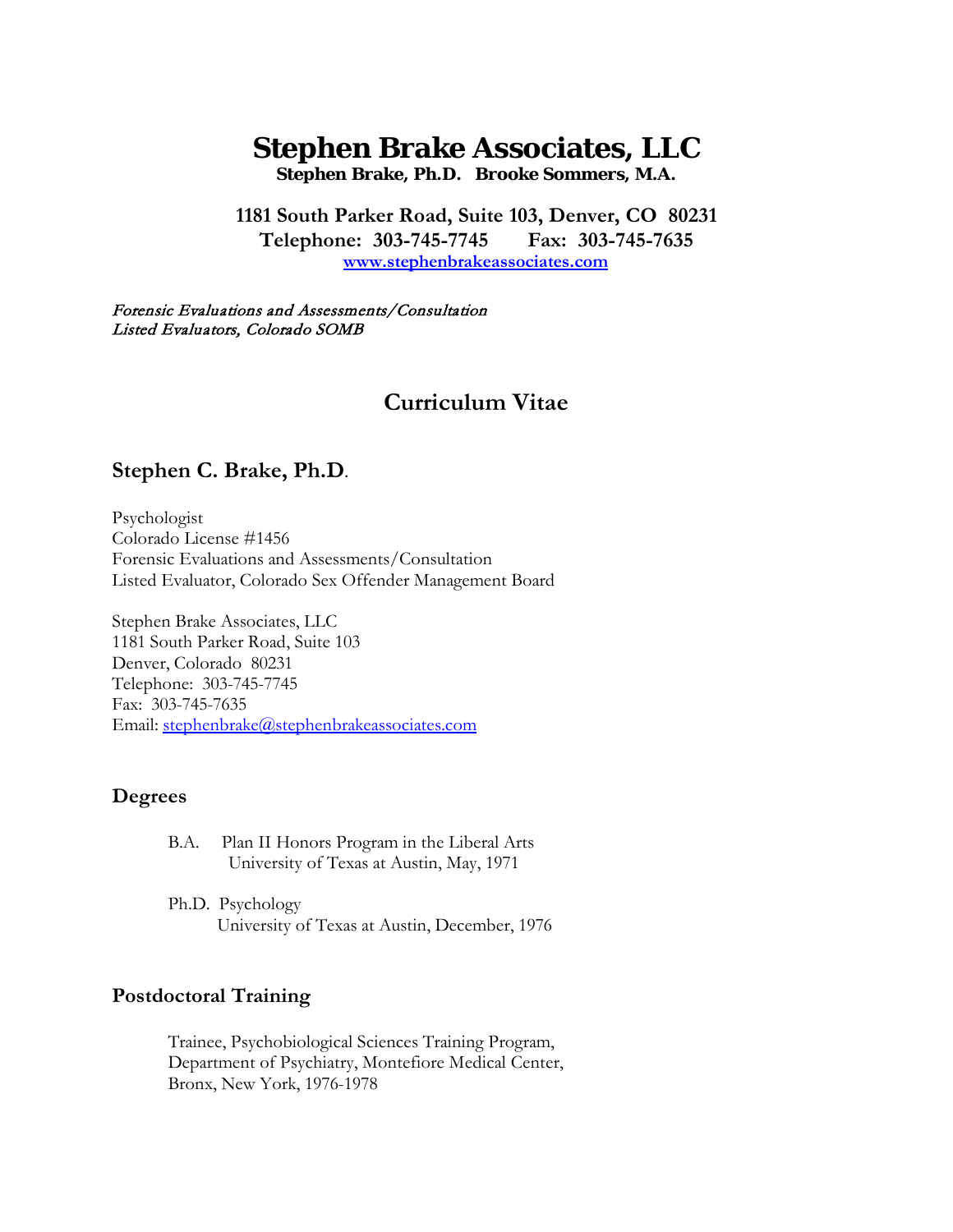# **Positions**

| 1990- Current | Forensic Evaluator/Consultant<br>Sex-Offense-Specific Evaluations - Adults and Adolescents<br><b>Risk Assessments</b><br>Stephen Brake Associates, LLC<br>Denver, Colorado |
|---------------|----------------------------------------------------------------------------------------------------------------------------------------------------------------------------|
| 1994-2007     | <u>Sex-Offense-Specific Treatment Provider</u><br>Adjunct Therapy - Adolescents<br>Stephen Brake and Associates<br>Denver, Colorado                                        |
| 1990-1999     | <u>Sex-Offense-Specific Treatment Provider</u><br>Group Therapy Program - Adults<br>Stephen Brake and Associates<br>Denver, Colorado                                       |
| 1998 - 2006   | <b>Board Member</b><br>Colorado Sex Offender Management Board<br>Colorado Division of Criminal Justice                                                                     |
| 1988-1997     | Psychologist<br>Division of Youth Corrections<br>Lookout Mountain Youth Services Center<br>Golden, Colorado 80401                                                          |
| 1994-1995     | Instructor<br>Parenting After Divorce<br>Denver, Colorado                                                                                                                  |
| 1993-1995     | <b>Clinical Associate</b><br>School of Professional Psychology<br>University of Denver                                                                                     |
| 1991-1995     | Consultant<br>Adams County Juvenile Diversion Program<br>Adams County, Colorado                                                                                            |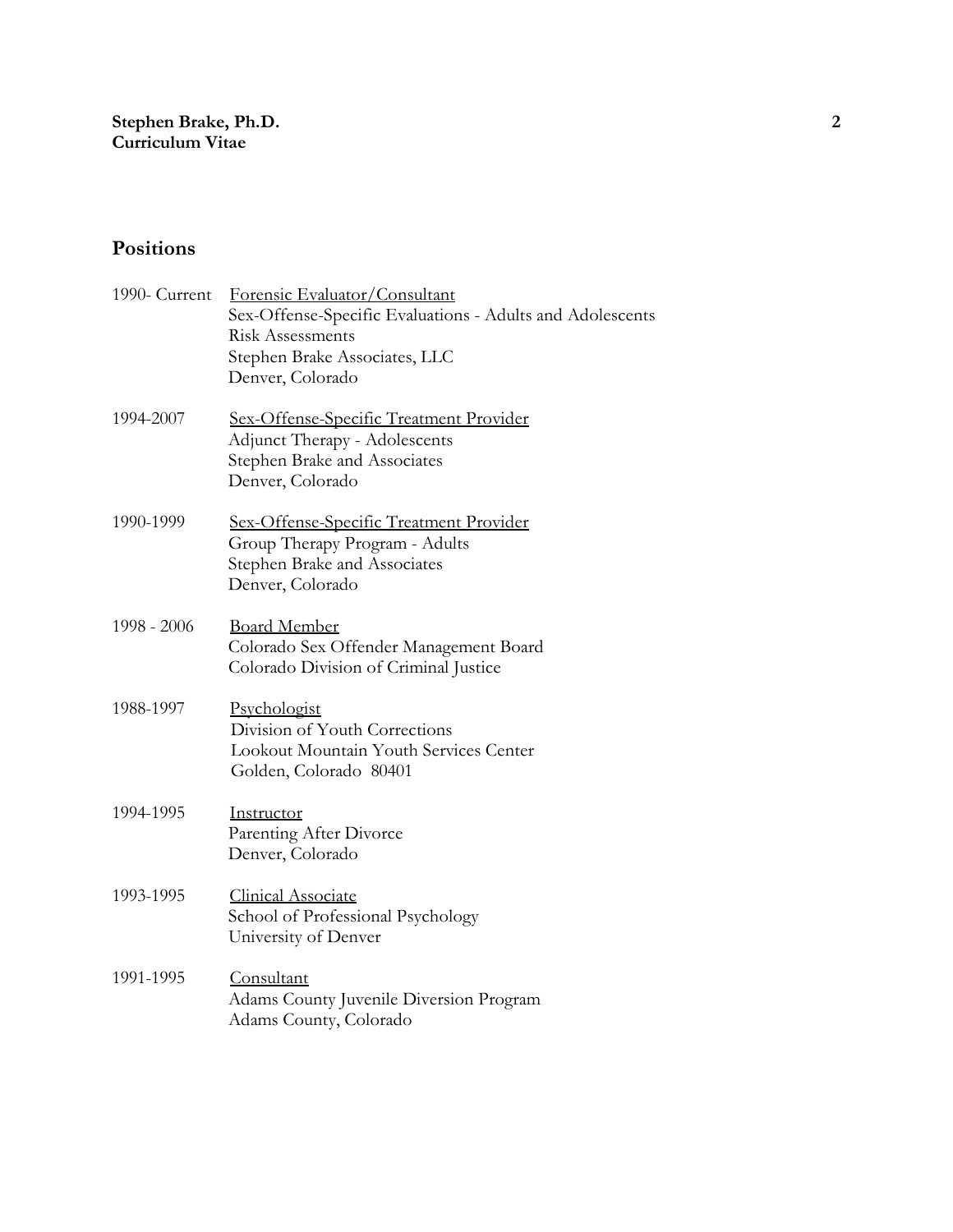| 1987-1993 | Consultant<br>Developmental Psychobiology<br>New York State Psychiatric Institute<br>Columbia University<br>New York, New York                                |
|-----------|---------------------------------------------------------------------------------------------------------------------------------------------------------------|
| 1991-1993 | Consultant<br><b>Adams Community Corrections Program</b><br>Adams County, Colorado                                                                            |
| 1990-1991 | Principle Investigator<br>Colorado Department of Justice Grant<br>First Judicial District Probation<br>"Treating Sex-Offenders in Denial"<br>Denver, Colorado |
| 1988-1990 | Instructor<br><b>Adult Education</b><br>Arapahoe Community College<br>Littleton, Colorado                                                                     |
| 1988-1989 | Therapist<br>Youth Team<br>Park East Community Mental Health Center<br>Denver, Colorado                                                                       |
| 1987-1988 | Co-Therapist, with Phoice Howell, MSW<br>Men's Domestic Violence Therapy Group<br>Denver, Colorado                                                            |
| 1987-1991 | <b>Adjunct Assistant Professor of Psychology</b><br>New York State Psychiatric Institute<br>Columbia University<br>New York, New York                         |
| 1987-1991 | <b>Board of Directors</b><br><b>Denver Partners</b><br>Denver, Colorado                                                                                       |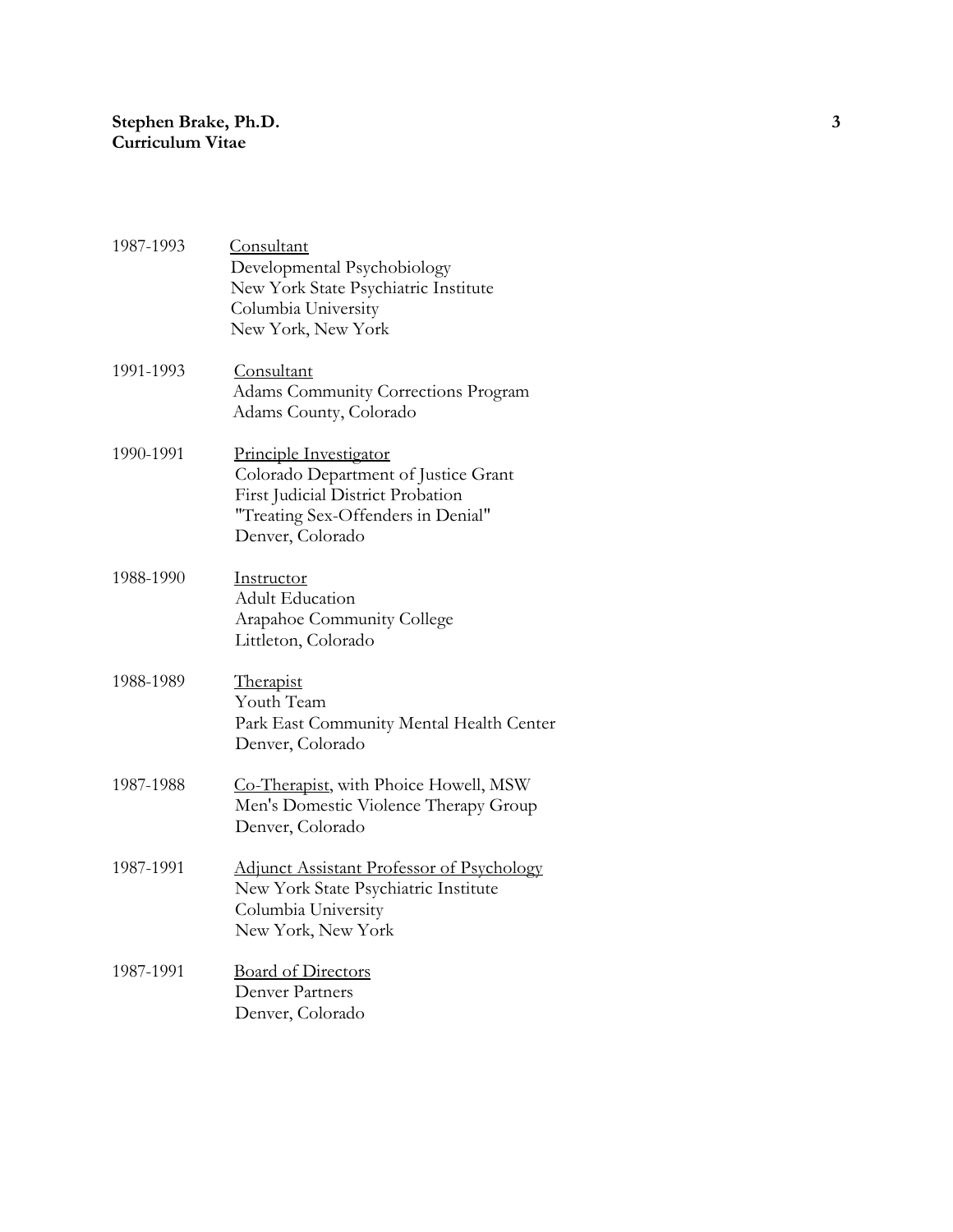| 1985-1987 | Co-Investigator<br>NIH Program Project Grant<br>"Hypoxia and Behavior in Newborn Infants"<br>Columbia University<br>College of Physicians and Surgeons<br>New York, New York                                  |
|-----------|---------------------------------------------------------------------------------------------------------------------------------------------------------------------------------------------------------------|
| 1984-1987 | <b>Assistant Professor of Medical Psychology</b><br>Department of Psychiatry<br>Columbia University<br>College of Physicians and Surgeons<br>New York, New York                                               |
| 1984-1987 | Research Scientist IV<br>New York State Psychiatric Institute<br>Columbia University<br>College of Physicians and Surgeons<br>New York, New York                                                              |
| 1983-1987 | Principal Investigator<br>March of Dimes Research Grant<br>"Feeding Behavior and Disorders in Newborns"<br>Albert Einstein College of Medicine/<br>New York State Psychiatric Institute<br>New York, New York |
| 1983-1984 | Program Head<br>Research in Behavioral Development<br>Division of Child/Adolescent Psychiatry<br>Montefiore Medical Center<br>Albert Einstein College of Medicine<br>Bronx, New York                          |
| 1983-1984 | <b>Adjunct Assistant Professor</b><br>Department of Psychology<br>Barnard College, Columbia University<br>New York, New York                                                                                  |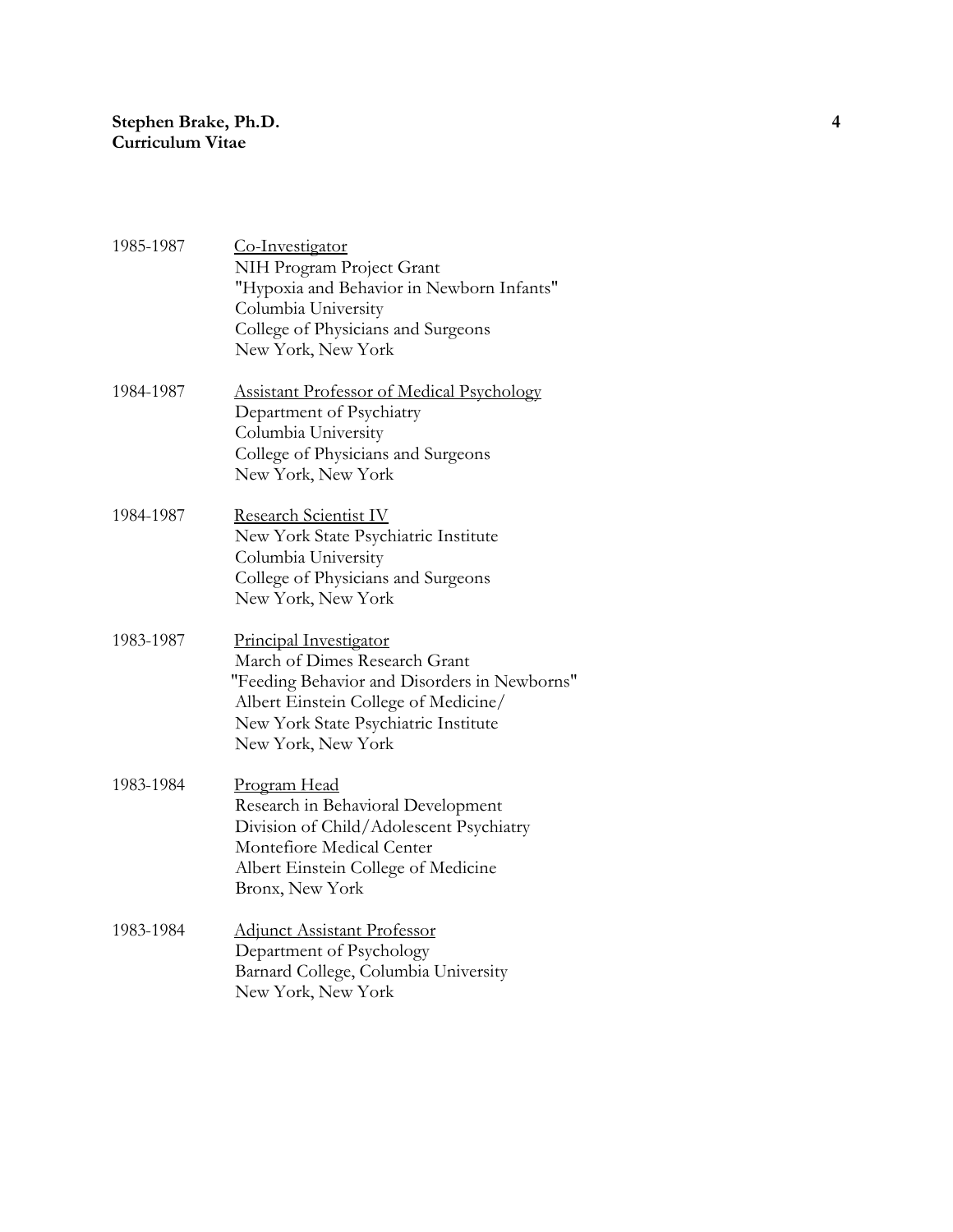| 1983-1984 | Principal Investigator<br>NIH Research Grant<br>"Animal Models of Infant Feeding Disorder"<br>Montefiore Medical Center<br>Albert Einstein College of Medicine<br>Bronx, New York  |
|-----------|------------------------------------------------------------------------------------------------------------------------------------------------------------------------------------|
| 1981-1984 | Co-Director<br>Training Program in Psychobiological Science<br>Montefiore Medical Center<br>Albert Einstein College of Medicine<br>Bronx, New York                                 |
| 1978-1981 | <b>Principal Investigator</b><br>NIMH Research Project<br>"Animal Models of Early Learning"<br>Montefiore Medical Center<br>Albert Einstein College of Medicine<br>Bronx, New York |
| 1978-1984 | <b>Assistant Professor</b><br>Albert Einstein College of Medicine<br>Bronx, New York                                                                                               |
| 1978-1984 | <b>Attending Psychologist</b><br>Montefiore Medical Center<br>Bronx, New York                                                                                                      |
| 1976-1978 | <b>Trainee</b><br>Post-Doctoral Training Program in Psychobiological Science<br>Montefiore Medical Center<br>Bronx, New York                                                       |
| 1975-1976 | <b>Instructor</b><br>Extension/Adult Education<br>University of Texas at Austin<br>Austin, Texas                                                                                   |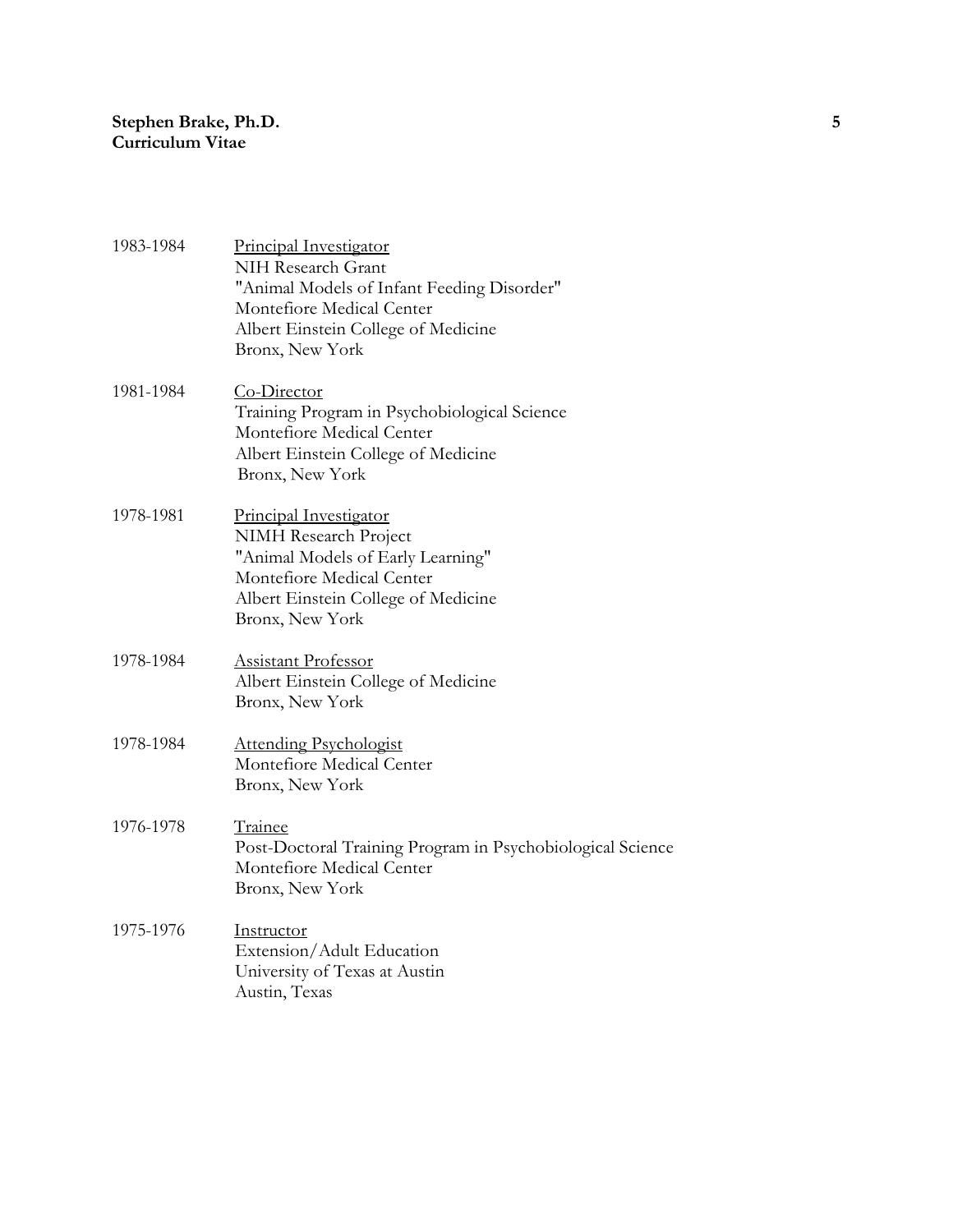1972-1975 Teaching and Research Assistant Department of Psychology University of Texas at Austin Austin, Texas

## **Work Experience**

#### Current Practice as Psychologist with Stephen Brake Associates, LLC

I conduct a variety of forensic and psychological evaluations including sex-offense-specific evaluations, parental risk assessments, and risk assessments for violence. I conduct approximately 150 comprehensive evaluations each year and provide consultation services to probation departments, prosecutors, defense attorneys, social service departments, and treatment agencies. I have received training as a Child and Family Investigator. I am a listed evaluator with the Colorado Sex Offender Management Board and, for eight years, was a member of the Board and instrumental in the writing and implementation of the Standards and Guidelines for the treatment and assessment of adult and juvenile sex offenders in Colorado. I also directed a community-based treatment program for adult sex offenders from 1990-1999. I have been qualified in court as an expert witness in psychology, adolescent psychology, and in the evaluation and treatment of offenders. I have coauthored monographs on treatment and recidivism of sex offenders and on internet pornography. I helped to create assessment tools for the review of an offender's progress in treatment and conduct periodic reviews of data on sex offense recidivism rates and treatment effectiveness. (See [www.stephenbrakeassociates.com](http://www.stephenbrakeassociates.com/) for more information.)

#### Psychologist in General Private Practice

Approximately 10% of my current practice also consists of providing general psychotherapy to adolescents, adults and families. I treat mood disorders, anxiety and adjustment disorders, personality disorders, and conduct and behavioral disorders in adolescents.

#### Psychologist with the Division of Youth Corrections

I provided clinical, consulting and administrative service for the Division of Youth Corrections, State of Colorado. This included evaluation and screening of resident youth, preparation of treatment programs, crisis intervention, consultation and counseling with program staff, and consultation for the Office's sex-offender treatment programs. The position required a knowledge of offender characteristics, developmental psychology, and offense-specific treatment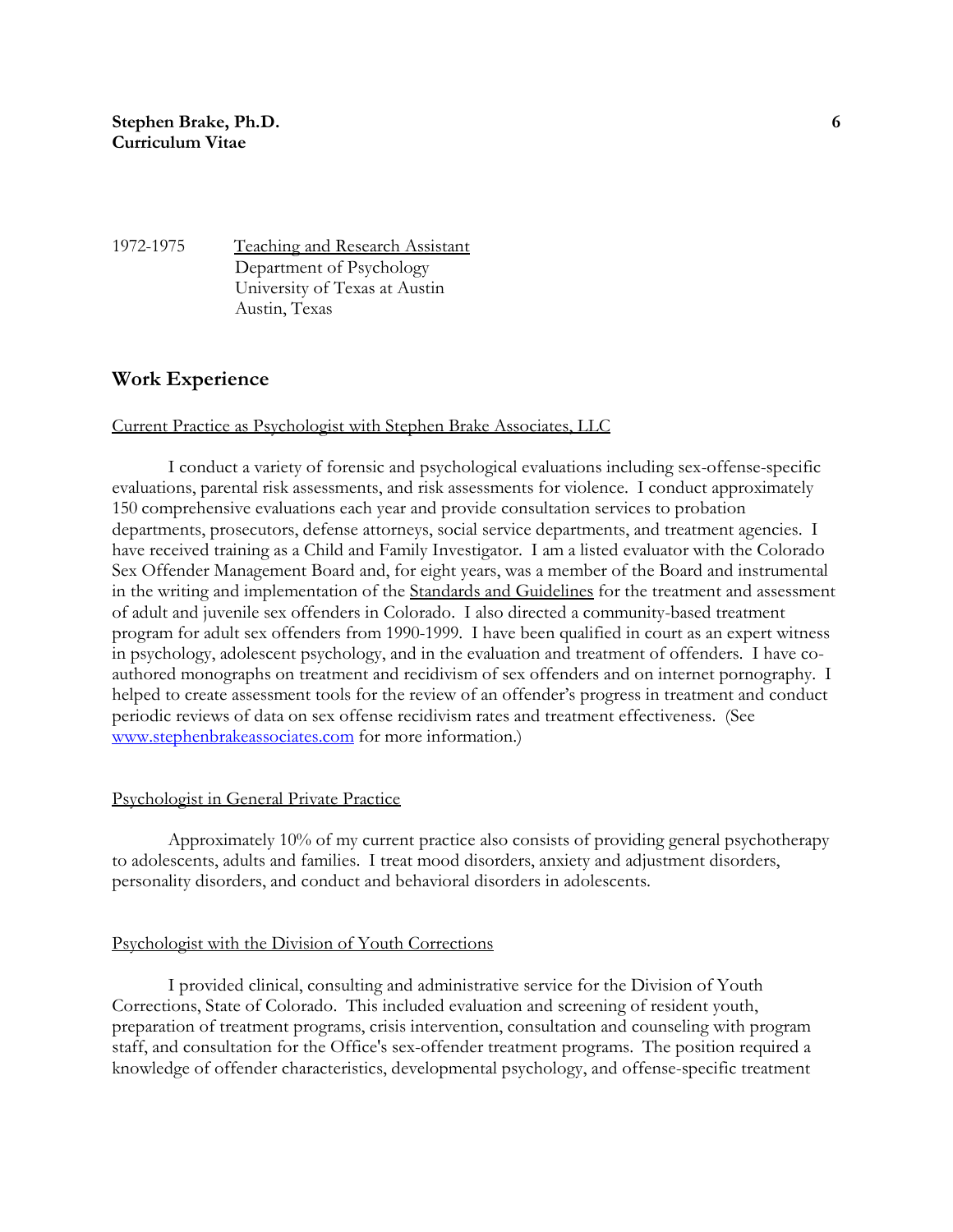approaches. It also involved regular consultations with the Division's consulting psychiatrist and medical team, as well as consultations with community-based treatment programs and residential facilities.

## Clinical Associate with University of Denver

I have served as a clinical supervisor for graduate students in the professional school of psychology.

#### Instructor for Parenting After Divorce

I served as an instructor of a seminar for divorcing parents with children.

## Therapist with Park East Community Mental Health Center

As a member of the Youth Team, I conducted individual therapy with children and adolescents, and family therapy, at Park East (before it became a part of the Mental Health Corporation of Denver). This involved working with a variety of emotional and behavioral disorders. It also involved, on occasion, court testimony and coordination of efforts with social services agencies and community treatment resources.

## Co-Therapist of Men's Domestic Violence Therapy Group

I served as a "second chair" trainee in this domestic violence treatment group, under the instruction of Phoice Howell, MSW. Treatment focused on cognitive/behavioral techniques for the prevention of violence in patients who had already engaged in aggressive or violent behavior with female partners.

## Instructor at Arapahoe Community College

I taught courses in the Adult Education division which focused on the dynamics of dysfunctional families. These courses were aimed at helping individuals identify problem family situations and the means for beginning to correct them.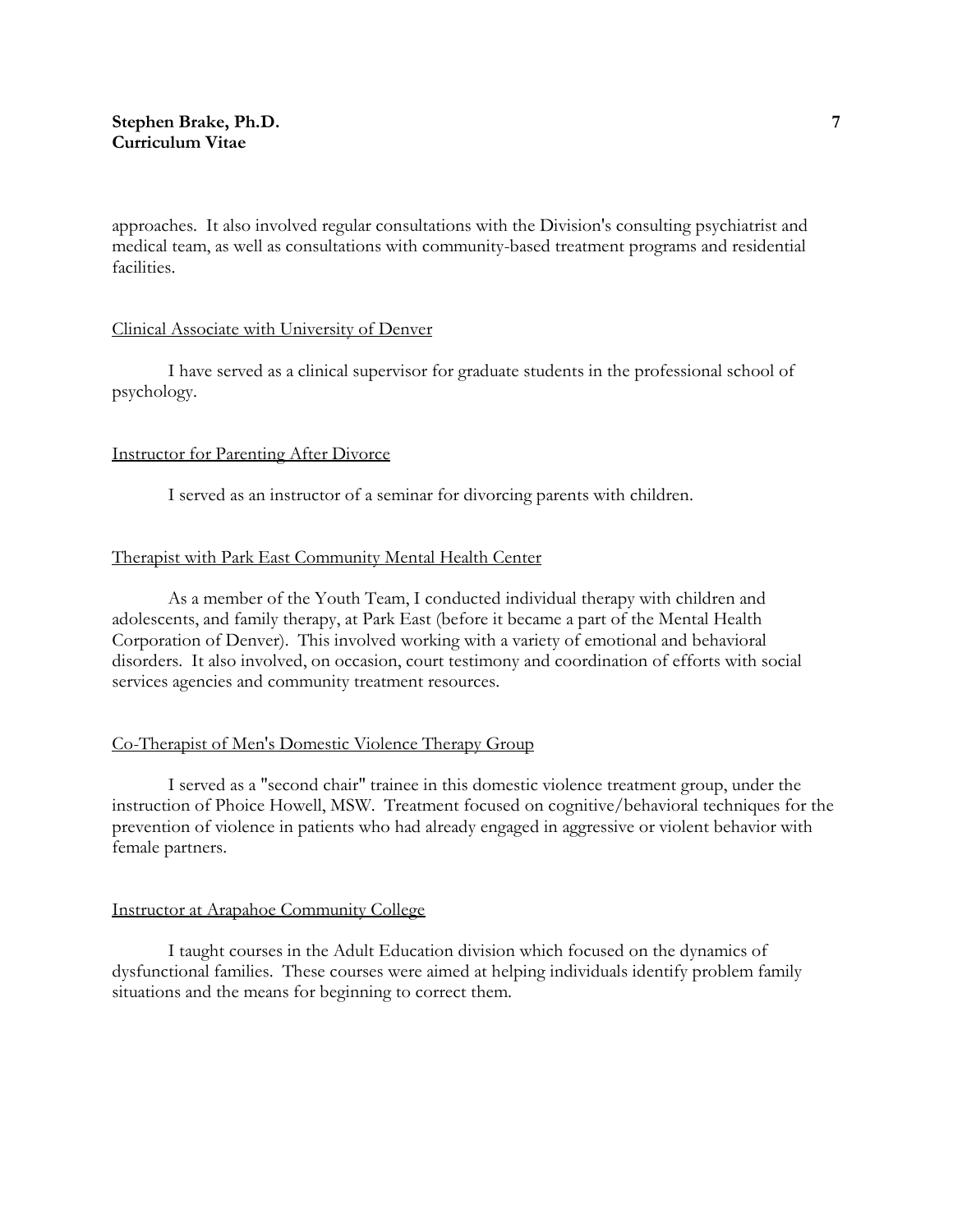#### Adjunct Assistant Professor/Consultant at NYSPI

I continued an affiliation with the New York State Psychiatric Institute for several years after moving to Colorado in order to contribute to a federally-funded research project that was begun while I was a faculty member in New York. This research focused on studying animal-models of behavioral teratology. My responsibilities included project design, data analysis, and data reporting.

#### Assistant Professor of Clinical and Medical Psychology

I was an Assistant Professor in the Department of Psychiatry at both the Albert Einstein College of Medicine in New York (1978-1984) and the Columbia University of College of Physicians and Surgeons/New York State Psychiatric Institute (1984-1987). Principal responsibilities included supervision and direction of several federally-funded and privately-funded research projects. These projects focused on the origins of infant feeding behavior and disorders in both animal models and in human infants. Other responsibilities included consultation in clinical case conferences, administration of programs within the medical schools, supervision of students and postdoctoral trainees, teaching, serving as editor and reviewer for research journals, organizing regional and national conferences, and participating in regularly scheduled clinical presentations.

#### Principal Investigator

I wrote and administered several research projects while Assistant Professor (see above). Responsibilities included all that is entailed with being PI, including project design, execution, analysis, and supervision of students and research assistants.

#### Co-Director of Training Program in Psychobiological Science

My responsibilities included planning and administration of a training program for M.D.s and Ph.D.s in the Departments of Psychiatry, first at Albert Einstein, and then at Columbia. This postdoctoral program was funded by NIH.

#### Program Head of Research in Research for Child Psychiatry

I organized an administrative "umbrella" division for the coordination of research efforts within the Division of Child Psychiatry and the Department of Behavioral Pediatrics at Montefiore Medical Center and the Albert Einstein College of Medicine in New York.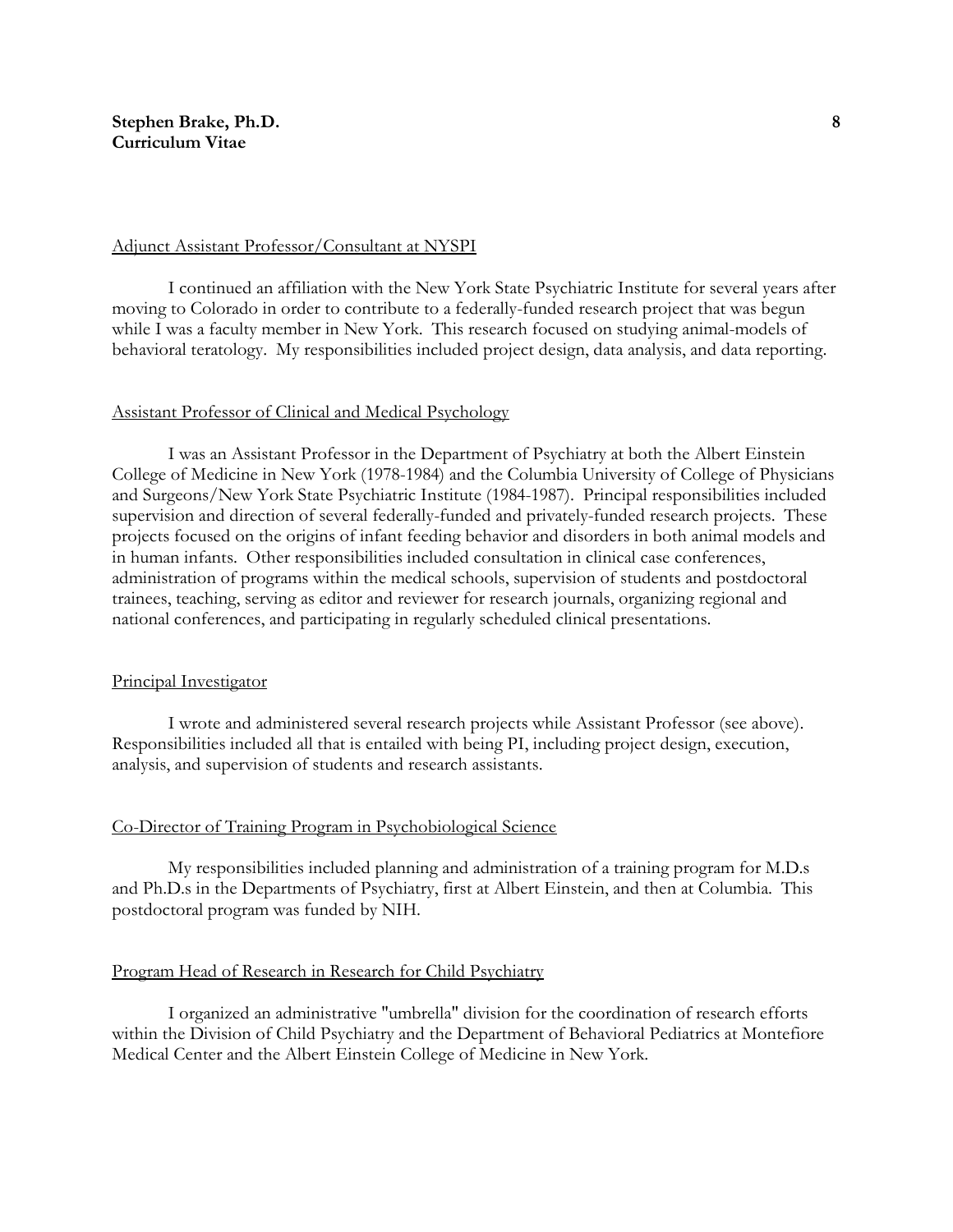#### Adjunct Assistant Professor

I taught Introductory Psychology to undergraduate students at Barnard College, New York.

# **Experience as a Supervisor**

Clinical supervision provided to Adams County Juvenile Diversion, Eades and Associates, Chapas and Associates, Adams County Department of Social Services, and Teaching Humane Existence, 1990-2007

 Supervision provided to fourteen doctoral students and seven postdoctoral trainees 1980-2017.

DORA practice monitor for two licensed therapists 200-2017.

## **Summary of Past Editorial and Consulting Activities**

Consulting Editor, Developmental Psychobiology

Reviewer, Science, Infant Behavior and Development, Physiology and Behavior, Psychosomatic Medicine, Animal Behavior and Learning, Neurobehavioral Toxicology and Teratology, Psychological Aspects of Behavioral Development

Grant Reviewer, National Science Foundation

Tenure Reviewer, City University of New York, Union College

# **Summary of Presentations and Trainings**

Over 65 lectures, presentations, trainings, and community forum appearances since 1977 on topics including early learning and development, parent-child attachments, dysfunctional families, conduct disorders, personality disorders, the assessment and treatment of criminal offenders, risk assessment, and sex-offense-specific topics. More recent presentations include:

"Sex Offender Issues", a television appearance on "Dialogue Denver DA" with Denver District Attorney Bill Ritter, first aired May 2003.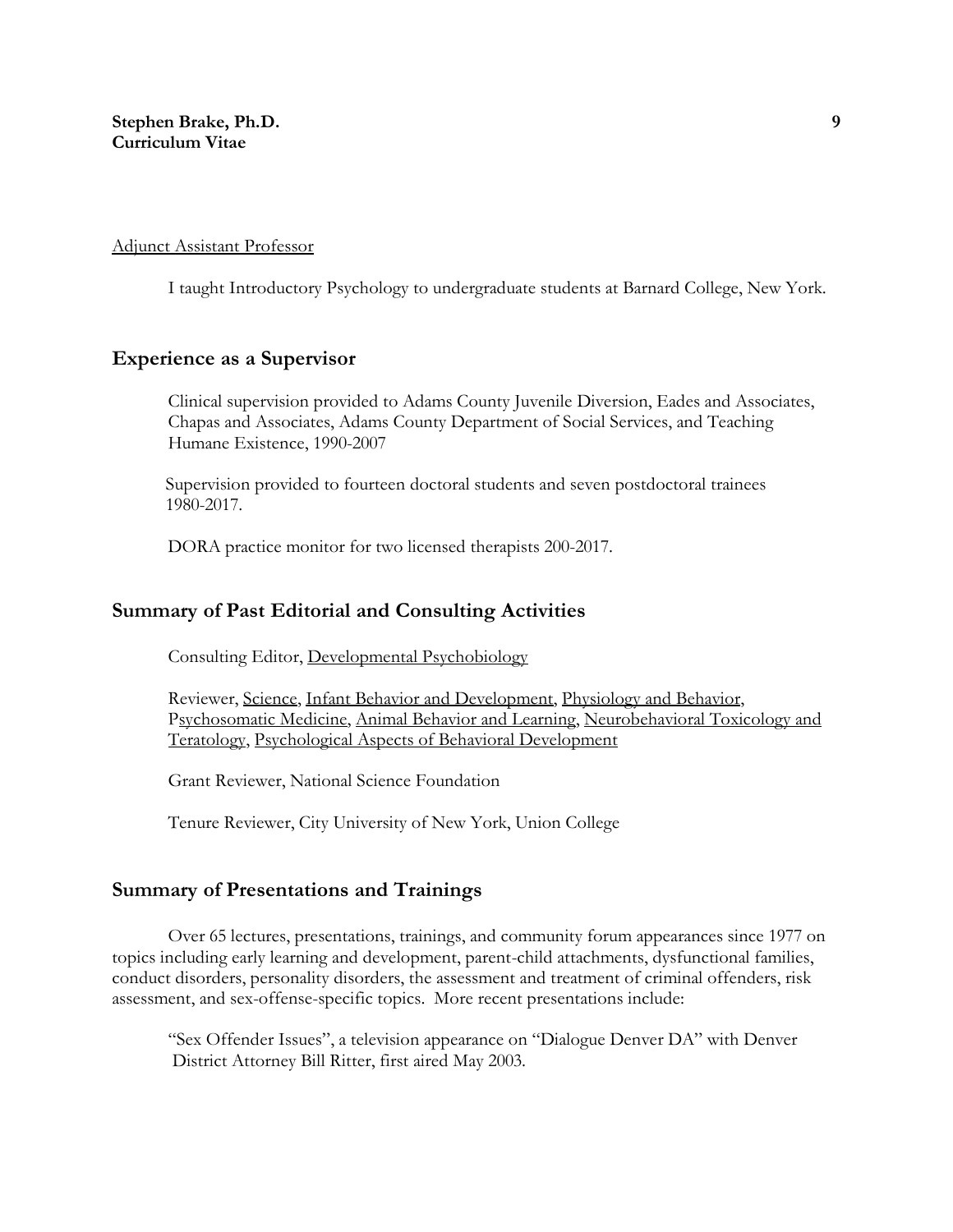"Risk Assessment", Colorado Association for Treatment of Sexual Abusers, June, 2006, Winter Park, Colorado.

"Understanding Psychological Testing: Risk, Recidivism, and Treatment of Adult Sex Offenders", National Advocacy Center, July 2008, Columbia, South Carolina.

"Evaluating Suspected Sex Offenders", Advanced Family Law Institute, December, 2008, Denver, Colorado.

"Psychological Tests in the Offense-Specific Evaluation Process: What They Are, How They Are Used, and How They Are Scored", Colorado Criminal Defense Bar, October, 2008, Englewood, Colorado.

# **Summary of Sex-Offense-Related Publications and Grants**

Principal Investigator, Colorado Department of Criminal Justice Grant, "Treatment of Sex Offenders in Denial", 1990-1991.

Author (with Diann Shannon) of "Using Pretreatment to increase admission in sex offenders", in Schwartz and Cellini (Eds.), *The Sex Offender, Volume II: New Insights, Treatment Innovations, and Legal Developments*, 1997, Civic Research Institute: Kingston, N.J.

Creator and author (with Jim Tanner, Ph.D.) of assessment tool, "Structured Sex Offender Treatment Review", adult and juvenile versions, revised 2010, posted at [www.stephenbrakeassociates.com](http://www.stephenbrakeassociates.com/) and [www.kbsolutions.com.](http://www.kbsolutions.com/)

 Author of literature review, "Recidivism and Reoffense Rates of Adult Sex Offenders", revised 2011, posted at [www.stephenbrakeassociates.com.](http://www.stephenbrakeassociates.com/)

Author of literature review, "The Effectiveness of Treatment for Adult Sex Offenders", revised 2011, posted at [www.stephenbrakeassociates.com.](http://www.stephenbrakeassociates.com/)

# **All Peer-Reviewed Publications**

Lee, C.T. and Brake, S.C. Reactions of male fighters to male and female mice, untreated or deodorized. Psychonomic Science, 1971, 24, 209-211.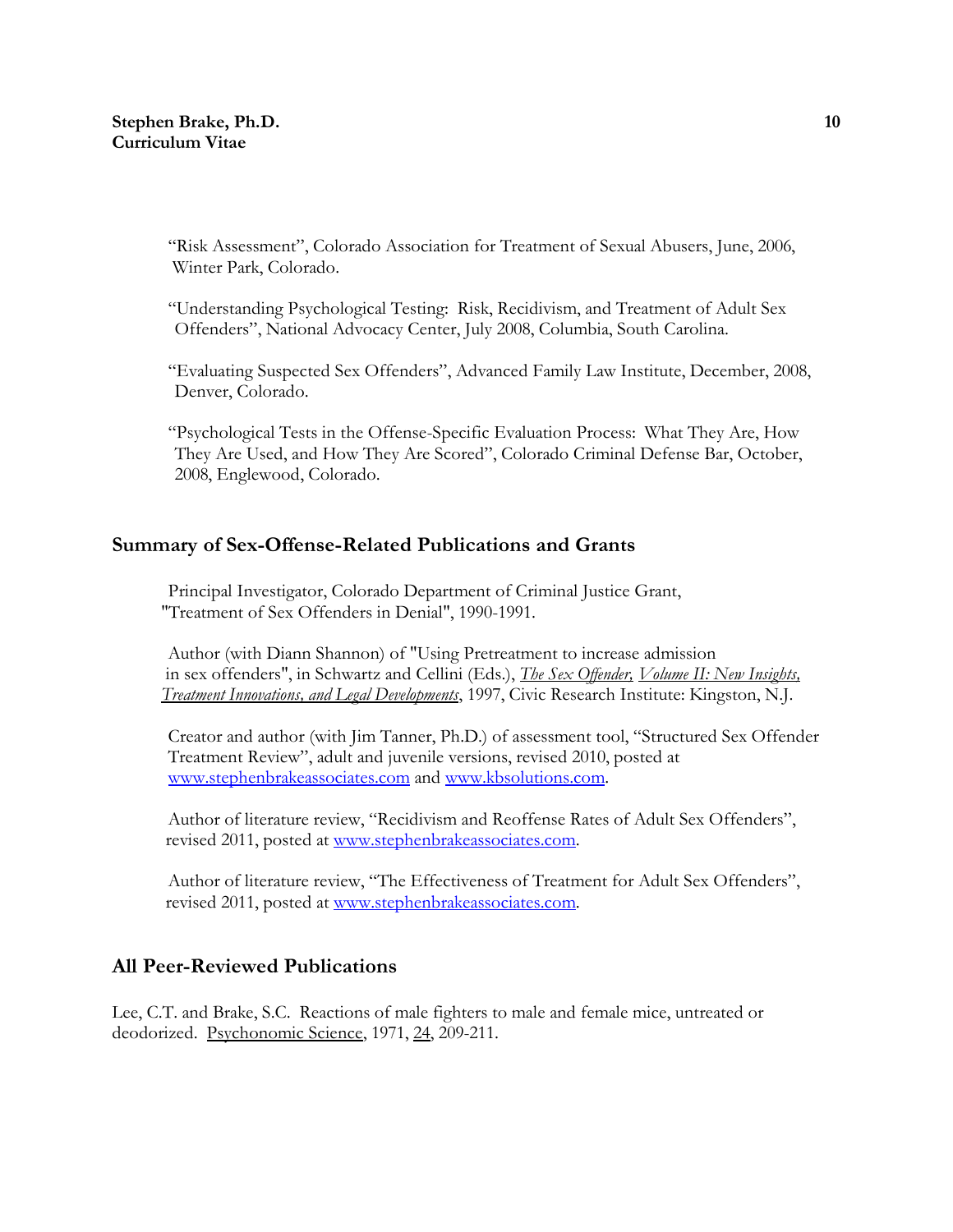Lee, C.T. and Brake, S.C. Reactions of male mouse fighters to male castrates treated with testosterone proprionate or oil. Psychonomic Science, 1972, 27, 287-288.

Wong, P.T.P., Traupmann, K.L., and Brake, S.C. Does delay of reinforcement produce durable persistence? Quarterly Journal of Experimental Psychology, 1974, 26, 218-228.

Burdette, D.R., Brake, S.C., Chen, J.S., and Amsel, A. Ontogeny of persistence: Immediate extinction effects in preweanling and weanling rats. Animal Learning and Behavior, 1976, 4, 131-138.

Brake, S.C., Burdette, D.R., and Amsel, A. Plasma corticosterone levels in the rat following discretetrial discrimination of a single extinction trial. Physiology and Behavior, 1976, 4, 180-184.

Brake, S.C. Discrimination training in infant, preweanling, and weanling rats: Effects of prior learning experiences with the discriminanda. Animal Learning and Behavior, 1978, 6, 435-443.

Brake, S.C. Procedures for the collection of milk from the rat dam. Physiology and Behavior, 1979, 22, 795-797.

Brake, S.C., Wolfson, V., and Hofer, M.A. Electromyographic patterns associated with non-nutritive suckling in 11-13-day-old rat pups. Journal of Comparative and Physiological Psychology, 1979, 93, 760-770.

Brake, S.C. and Hofer, M.A. Maternal deprivation and prolonged suckling in the absence of milk alter the frequency and intensity of suckling responses in neonatal rat pups. Physiology and Behavior, 1980, 24, 185-189.

Brake, S.C., Burdette, D.R., Chen, J.S., and Amsel, A. The retention of response persistence in weanling and adolescent rats. Journal of Comparative and Physiological Psychology, 1980, 94, 1060- 1068.

Brake, S.C. Suckling infant rats learn a preference for a novel olfactory stimulus paired with milk delivery, Science, 1981, 211, 506-508.

Brake, S.C., Sager, D.J., Sullivan, R., and Hofer, M.A. The role of intra-oral and gastrointestinal cues in the control of sucking and milk consumption in rat pups. Developmental Psychobiology, 1982, 15, 529-542.

Brake, S.C., Sullivan, R., Sager, D.J., and Hofer, M.A. Short- and long-term effects of various milkdelivery contingencies on sucking and nipple attachment in rat pups. Developmental Psychobiology, 1982, 15, 543-556.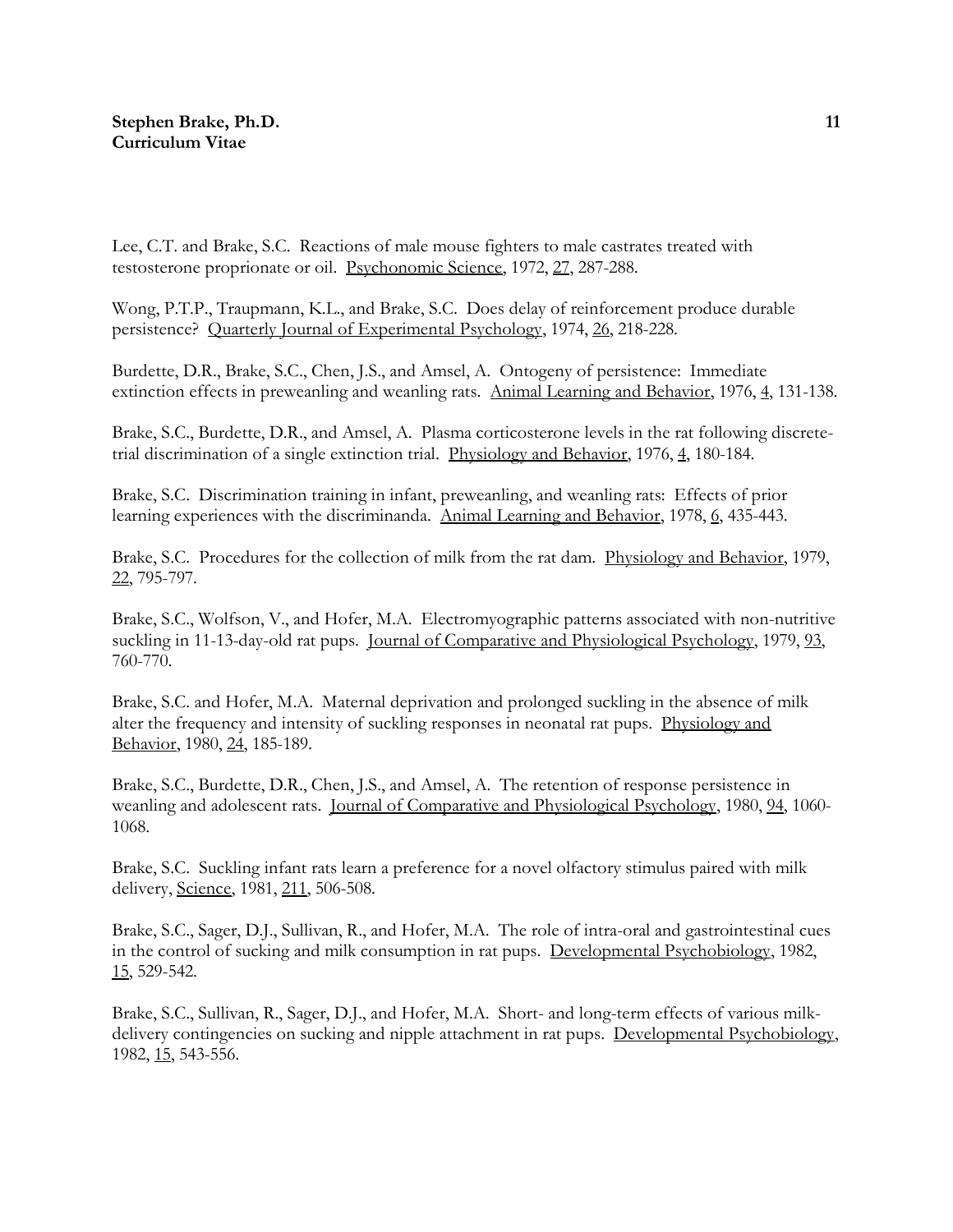Spear, L.P. and Brake, S.C. Periadolescence: Age-dependent behavior and psychopharmacological responsivity in rats. Developmental Psychobiology, 1983, 16, 83-110.

Shair, H., Brake, S.C., and Hofer, M.A. Sucking in the rat: Evidence for patterned behavior during sleep. Behavioral Neuroscience, 1984, 96, 366-370.

Alfasi, G., Schwartz, F., Brake, S.C., Fifer, W., Fleischman, A., and Hofer, M.A. Feeding interactions in full term neonates. Infant Behavior and Development, 1985, 8, 167-180.

Brake, S.C., Tavana, S., and Myers, M. A method for detecting and analyzing intra-oral negative pressure in suckling rat pups. Physiology and Behavior, 1986, 36, 575-578.

Shair, H., Brake, S.C., Hofer, M.A., and Myers, M. Blood pressure responses to milk-ejection in the young rat. Physiology and Behavior, 1986, 37, 171-176.

Sullivan, R., Hofer, M.A., and Brake, S.C. Olfactory-guided orientation in neonatal rats is enhanced by a conditioned change in behavioral state. Developmental Psychobiology, 1986, 19, 615-624.

Sullivan, R., Brake, S.C., Hofer, M.A., and Williams, C. Huddling and independent feeding in neonatal rats can be facilitated by a conditioned change in behavioral state. Developmental Psychobiology, 1986, 19, 625-635.

Pelchat, M.L. and Brake, S.C. Sapid savvy in sucklings: The effects of quinine hydrochloride on intraoral negative pressure and intake by 11-13-day-old rat pups. Developmental Psychobiology, 1987, 20, 261-275.

Hutchings, D.E., Brake, S.C., Morgan, B.E., LaSalle, E., and Shi, T.M. Developmental toxicity of prenatal deta-9-tetrahdrocannabinol: Effects on maternal nutrition, offspring growth, and behavior. National Institutes of Drug Abuse Research Series, 1987.

Hutchings, D.E., Morgan, B., Brake, S.C., Shi, T., and LaSalle, E. Delta-9-tetrahdrocannabinol during pregnancy in the rat: I. Differential effects on maternal nutrition, embryotoxicity, and growth in the offspring. Neurotoxicology and Teratology, 1987, 9, 39-43.

Brake, S.C., Hutchings, D.E., Morgan, B., LaSalle, E., and Shi, T. Delta-9-tetrahdrocannabinol during pregnancy in the rat: II. Effects on ontogeny of locomotor activity and nipple attachment in the offspring. Neurotoxicology and Teratology, 1987, 9, 45-49.

Hall, W.G., Hudson, R., and Brake, S.C. Terminology for use in investigations of nursing and suckling. Developmental Psychobiology, 1988, 21, 89-91.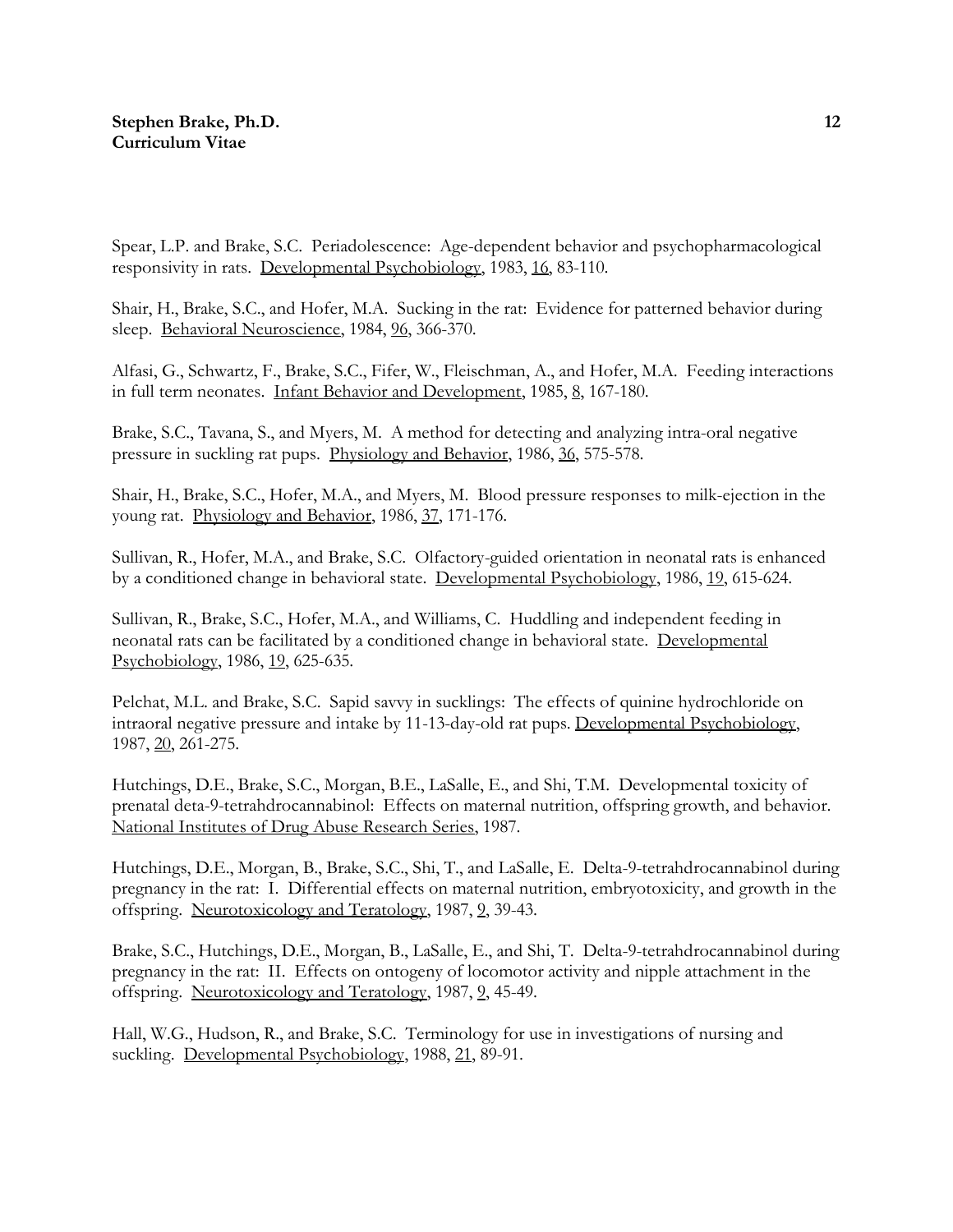Brake, S.C., Fifer, W., Alfasi, G., and Fleischman, A. The first nutritive sucking responses of premature human infants. Infant Behavior and Development, 1988, 11, 1-19.

Brake, S.C., Shair, H., and Hofer, M.A. Exploiting the nursing niche: The infant's sucking and feeling in the context of the mother-infant interactions. In E.M. Blass (Ed.), Developmental Psychobiology and Behavioral Ecology, Plenum Press: New York, 1988.

Morgan, B., Brake, S.C., Hutchings, D.E., Miller, N. and Gamagaris, Z. Delta-9-tetrahdrocannabinol during pregnancy in the rat: Effects on development of RNA, DNA, and protein in offspring brains. Pharmacology, Biochemistry and Behavior, 1988, 31, 365-369.

Hutchings, D.E., Brake, S.C., and Morgan, B. Animal studies of pre-natal delta-9 tetrahdrocannabinol: Female embryolethality and effects on somatic and brain growth. Annals of the New York Academy of Sciences, 1989, 562, 133-144.

Brake, S.C. New information about early feeding and motivation: Techniques for recording sucking in infant rats. In H.N. Shair, G.A. Barr, and M.A. Hofer (Eds.), Developmental Psychobiology: New Methods and Changing Concepts, Oxford University Press: New York, 1991.

Hutchings, D.E., Fico, T.A., Banks, N.A., Dick, L.S., and Brake, S.C. Prenatal Delta-9 tetrahdrocannabinol in the rat: Effects on postweaning growth, Neurotoxicology and Teratology, 1991, 13, 245-248.

Hutchings, D.E., Brake, S.C., Banks, N., Nero, T.J., Dick, L.S., and Zmitrovich, A.C. Prenatal Delta-9-tetrahdrocannabinol in the rat: Effects on auditory startle in adulthood. Neurotoxicology and Teratology, 1991, 13, 413-416.

Hutchings, D.E., Zmitrovich, A.C., Brake, S.C., Malowany, D., Church, S., and Nero, T.J. Prenatal Administration of methadone using the osmotic minipump: Effects on maternal and offspring toxicity, growth, and behavior in the rat. Neurotoxicology and Teratology, 1992, 14, 65-71.

Hutchings, D.E., Zmitrovich, A.C., Brake, S.C., Church, S., and Malowany, D. Prenatal Administration of methadone in the rat increases offspring acoustic startle amplitude at age 3 weeks. Neurotoxicology and Teratology, 1993, 15, 157-164.

Zmitrovich, A.C., Brake, S.C., Church, S., Pik-Yan, R.L., Hamowy, A.S., and Hutchings, D.E. Prenatal Administration of methadone in the rat: Acoustic startle amplitude and the rest-activity cycle at 30 days of age. Neurotoxicology and Teratology, 1993, 15, 157-164.